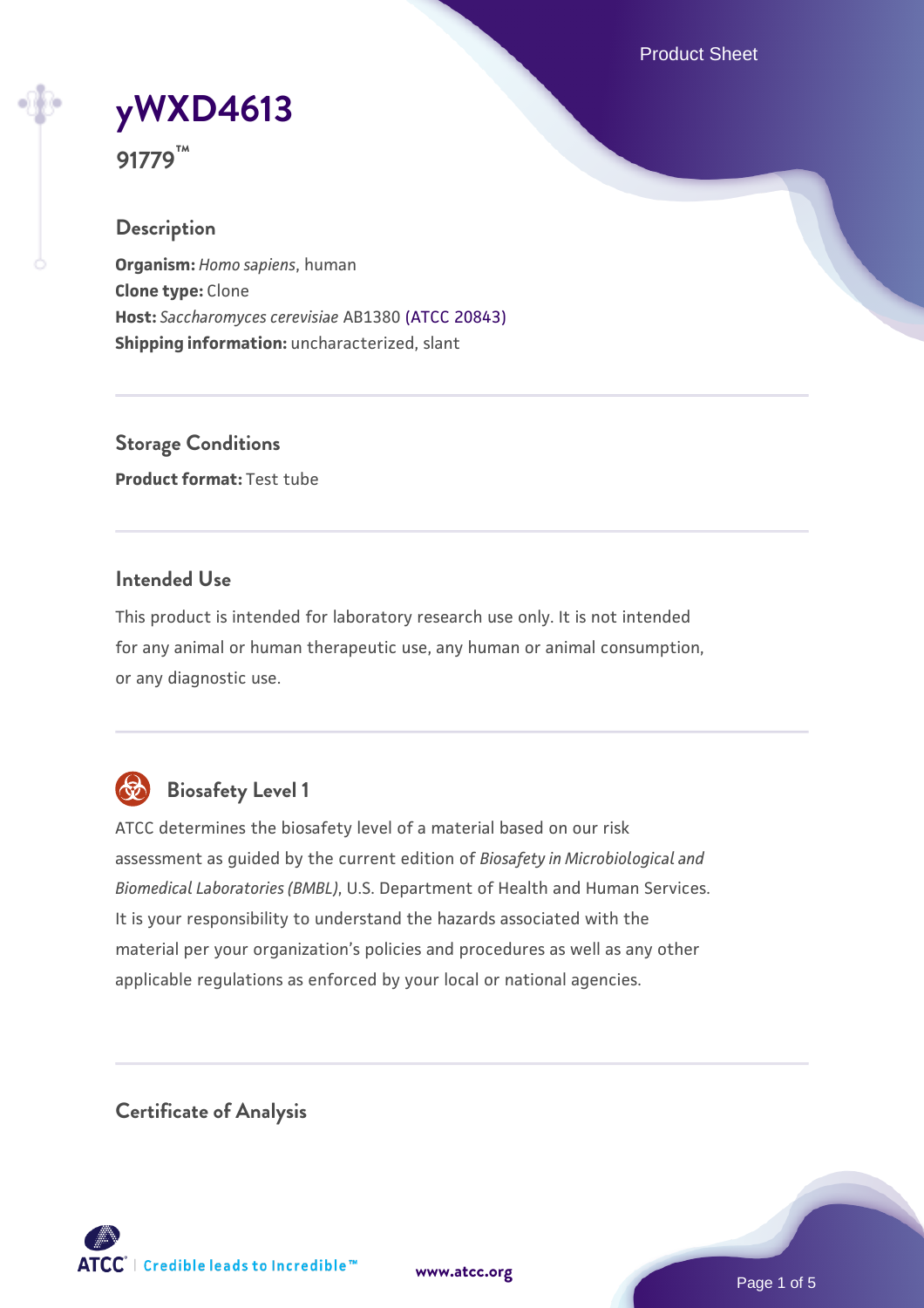## **[yWXD4613](https://www.atcc.org/products/91779)** Product Sheet **91779**

For batch-specific test results, refer to the applicable certificate of analysis that can be found at www.atcc.org.

## **Insert Information**

**Type of DNA:** genomic **Genome:** Homo sapiens **Chromosome:** X X pter-q27.3 **Gene name:** DNA Segment, single copy **Gene product:** DNA Segment, single copy [DXS3582] **Gene symbol:** DXS3582 **Contains complete coding sequence:** Unknown **Insert end:** EcoRI

## **Vector Information**

**Construct size (kb):** 245.0 **Intact vector size:** 11.454 **Vector name:** pYAC4 **Type of vector:** YAC **Host range:** *Saccharomyces cerevisiae*; *Escherichia coli* **Vector information:** other: telomere, 3548-4235 other: telomere, 6012-6699 Cross references: DNA Seq. Acc.: U01086 **Cloning sites:** EcoRI **Markers:** SUP4; HIS3; ampR; URA3; TRP1 **Replicon:** pMB1, 7186-7186; ARS1, 9632-10376

# **Growth Conditions**

**Medium:** 



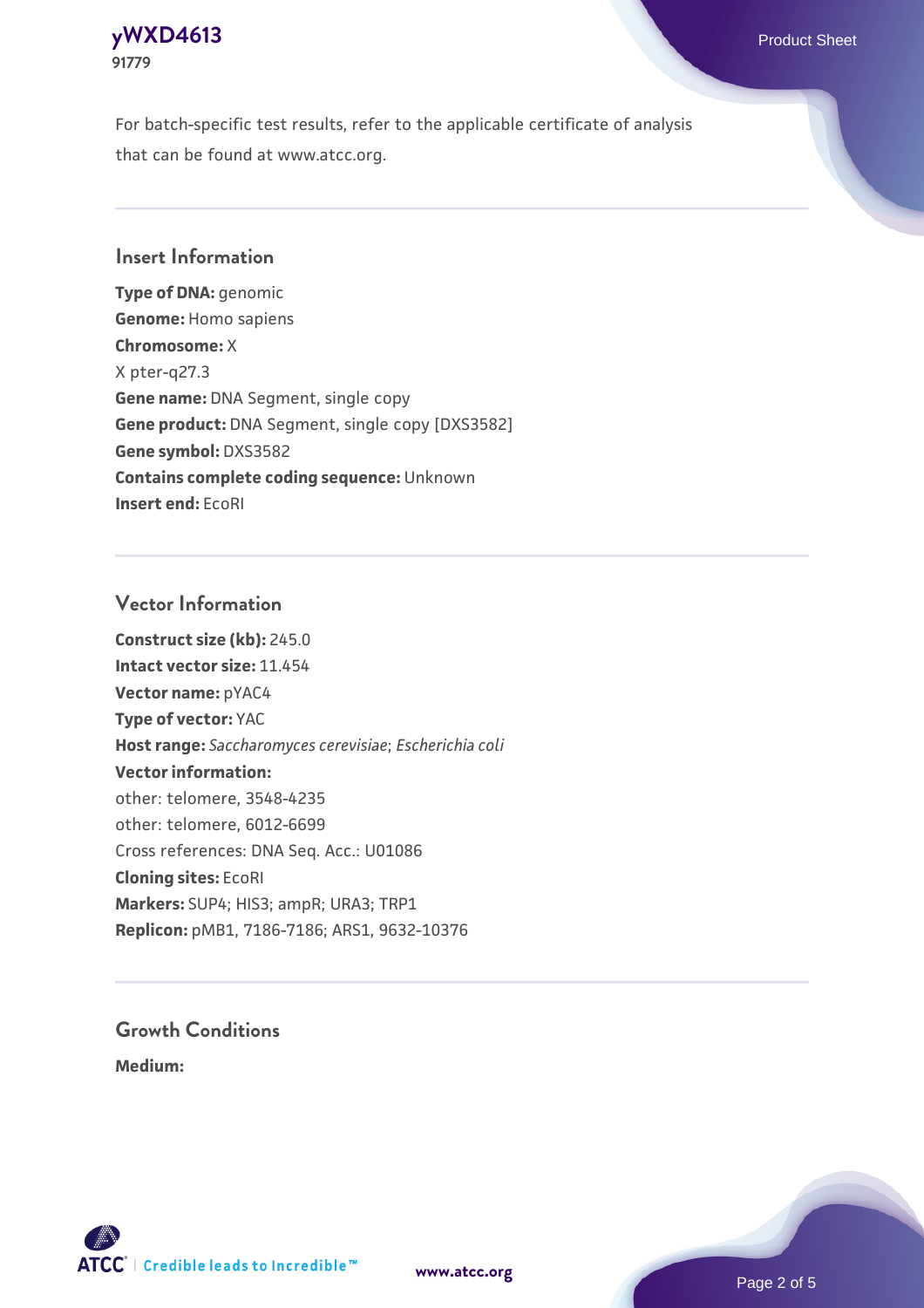#### **[yWXD4613](https://www.atcc.org/products/91779)** Product Sheet **91779**

[ATCC Medium 1245: YEPD](https://www.atcc.org/-/media/product-assets/documents/microbial-media-formulations/1/2/4/5/atcc-medium-1245.pdf?rev=705ca55d1b6f490a808a965d5c072196) **Temperature:** 30°C

#### **Notes**

More information may be available from ATCC (http://www.atcc.org or 703- 365-2620).

## **Material Citation**

If use of this material results in a scientific publication, please cite the material in the following manner: yWXD4613 (ATCC 91779)

## **References**

References and other information relating to this material are available at www.atcc.org.

## **Warranty**

The product is provided 'AS IS' and the viability of ATCC® products is warranted for 30 days from the date of shipment, provided that the customer has stored and handled the product according to the information included on the product information sheet, website, and Certificate of Analysis. For living cultures, ATCC lists the media formulation and reagents that have been found to be effective for the product. While other unspecified media and reagents may also produce satisfactory results, a change in the ATCC and/or depositor-recommended protocols may affect the recovery, growth, and/or function of the product. If an alternative medium formulation or reagent is used, the ATCC warranty for viability is no longer



**[www.atcc.org](http://www.atcc.org)**

Page 3 of 5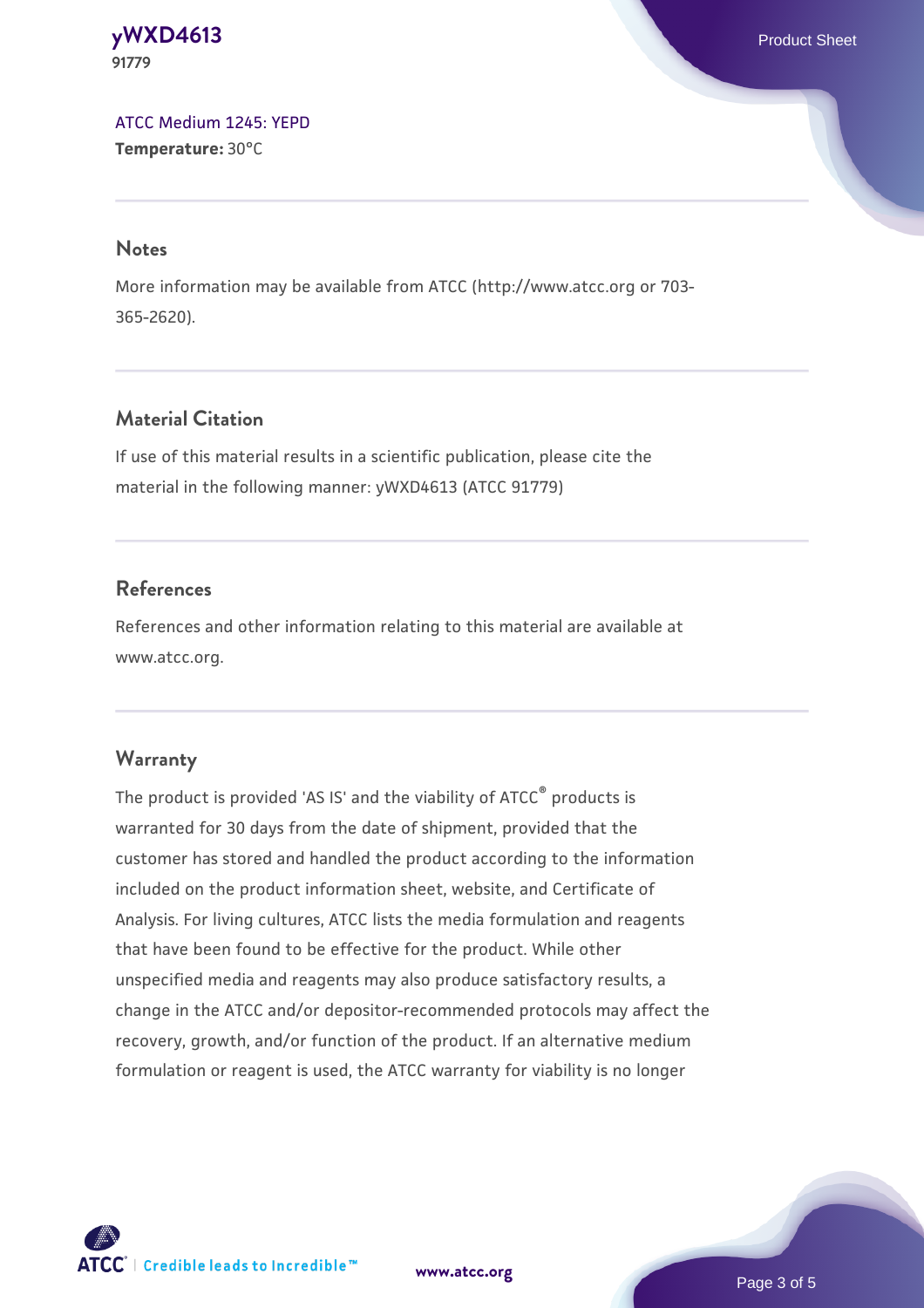**[yWXD4613](https://www.atcc.org/products/91779)** Product Sheet **91779**

valid. Except as expressly set forth herein, no other warranties of any kind are provided, express or implied, including, but not limited to, any implied warranties of merchantability, fitness for a particular purpose, manufacture according to cGMP standards, typicality, safety, accuracy, and/or noninfringement.

#### **Disclaimers**

This product is intended for laboratory research use only. It is not intended for any animal or human therapeutic use, any human or animal consumption, or any diagnostic use. Any proposed commercial use is prohibited without a license from ATCC.

While ATCC uses reasonable efforts to include accurate and up-to-date information on this product sheet, ATCC makes no warranties or representations as to its accuracy. Citations from scientific literature and patents are provided for informational purposes only. ATCC does not warrant that such information has been confirmed to be accurate or complete and the customer bears the sole responsibility of confirming the accuracy and completeness of any such information.

This product is sent on the condition that the customer is responsible for and assumes all risk and responsibility in connection with the receipt, handling, storage, disposal, and use of the ATCC product including without limitation taking all appropriate safety and handling precautions to minimize health or environmental risk. As a condition of receiving the material, the customer agrees that any activity undertaken with the ATCC product and any progeny or modifications will be conducted in compliance with all applicable laws, regulations, and guidelines. This product is provided 'AS IS' with no representations or warranties whatsoever except as expressly set forth herein and in no event shall ATCC, its parents, subsidiaries, directors, officers, agents, employees, assigns, successors, and affiliates be liable for indirect, special, incidental, or consequential damages of any kind in connection with or arising out of the customer's use of the product. While reasonable effort is made to ensure authenticity and reliability of materials on deposit, ATCC is not liable for damages arising from the misidentification or



**[www.atcc.org](http://www.atcc.org)**

Page 4 of 5